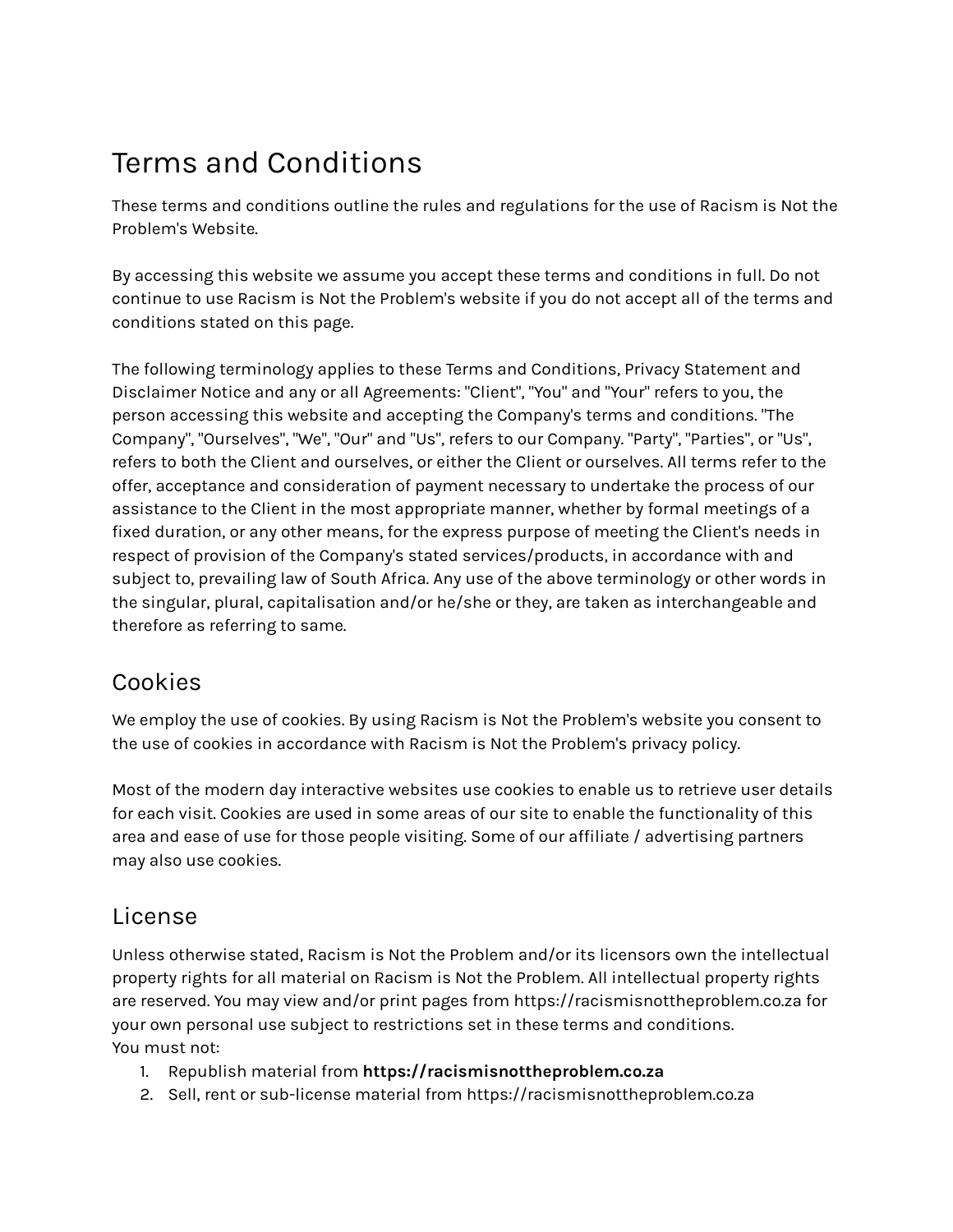- 3. Reproduce, duplicate or copy material from https://racismisnottheproblem.co.za
- 4. Redistribute content from Racism is Not the Problem (unless content is specifically made for redistribution).

Hyperlinking to our Content

- 1. The following organizations may link to our Web site without prior written approval:
	- 1. Government agencies;
	- 2. Search engines;
	- 3. News organizations;
	- 4. Online directory distributors when they list us in the directory may link to our Web site in the same manner as they hyperlink to the Web sites of other listed businesses; and
	- 5. Systemwide Accredited Businesses except soliciting non-profit organizations, charity shopping malls, and charity fundraising groups which may not hyperlink to our website.
- 2. These organizations may link to our home page, to publications or to other Web site information so long as the link: (a) is not in any way misleading; (b) does not falsely imply sponsorship, endorsement or approval of the linking party and its products or services; and (c) fits within the context of the linking party's site.
- 3. We may consider and approve in our sole discretion other link requests from the following types of organizations:
	- 1. commonly-known consumer and/or business information sources such as Chambers of Commerce, American Automobile Association, AARP and Consumers Union;
	- 2. dot.com community sites;
	- 3. associations or other groups representing charities, including charity giving sites,
	- 4. online directory distributors;
	- 5. internet portals;
	- 6. accounting, law and consulting firms whose primary clients are businesses; and
	- 7. educational institutions and trade associations.

We will approve link requests from these organizations if we determine that: (a) the link would not reflect unfavorably on us or our accredited businesses (for example, trade associations or other organizations representing inherently suspect types of business, such as work-at-home opportunities, shall not be allowed to link); (b) the organization does not have an unsatisfactory record with us; (c) the benefit to us from the visibility associated with the hyperlink outweighs the absence of ; and (d) where the link is in the context of general resource information or is otherwise consistent with editorial content in a newsletter or similar product furthering the mission of the organization.

These organizations may link to our home page, to publications or to other Web site information so long as the link: (a) is not in any way misleading; (b) does not falsely imply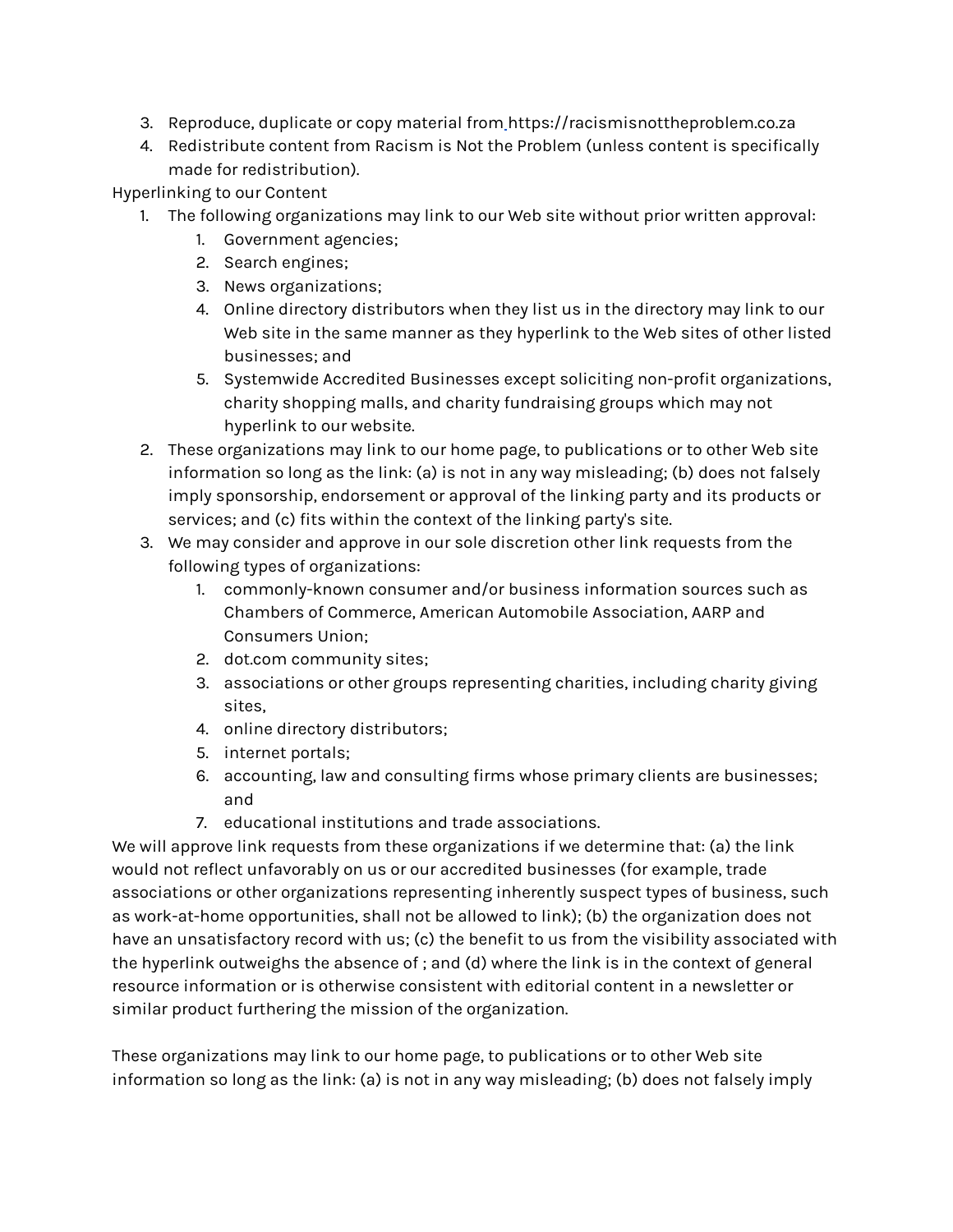sponsorship, endorsement or approval of the linking party and it products or services; and (c) fits within the context of the linking party's site.

If you are among the organizations listed in paragraph 2 above and are interested in linking to our website, you must notify us by sending an e-mail to **racismrip@irr.org.za**. Please include your name, your organization name, contact information (such as a phone number and/or e-mail address) as well as the URL of your site, a list of any URLs from which you intend to link to our Web site, and a list of the URL(s) on our site to which you would like to link. Allow 2-3 weeks for a response.

Approved organizations may hyperlink to our Web site as follows:

- 1. By use of our corporate name; or
- 2. By use of the uniform resource locator (Web address) being linked to; or
- 3. By use of any other description of our Web site or material being linked to that makes sense within the context and format of content on the linking party's site.

No use of Racism is Not the Problem's logo or other artwork will be allowed for linking absent a trademark license agreement.

#### iFrames

Without prior approval and express written permission, you may not create frames around our Web pages or use other techniques that alter in any way the visual presentation or appearance of our Web site.

# Reservation of Rights

We reserve the right at any time and in its sole discretion to request that you remove all links or any particular link to our Web site. You agree to immediately remove all links to our Web site upon such request. We also reserve the right to amend these terms and conditions and its linking policy at any time. By continuing to link to our Web site, you agree to be bound to and abide by these linking terms and conditions.

## Removal of links from our website

If you find any link on our Web site or any linked web site objectionable for any reason, you may contact us about this. We will consider requests to remove links but will have no obligation to do so or to respond directly to you.

Whilst we endeavour to ensure that the information on this website is correct, we do not warrant its completeness or accuracy; nor do we commit to ensuring that the website remains available or that the material on the website is kept up to date.